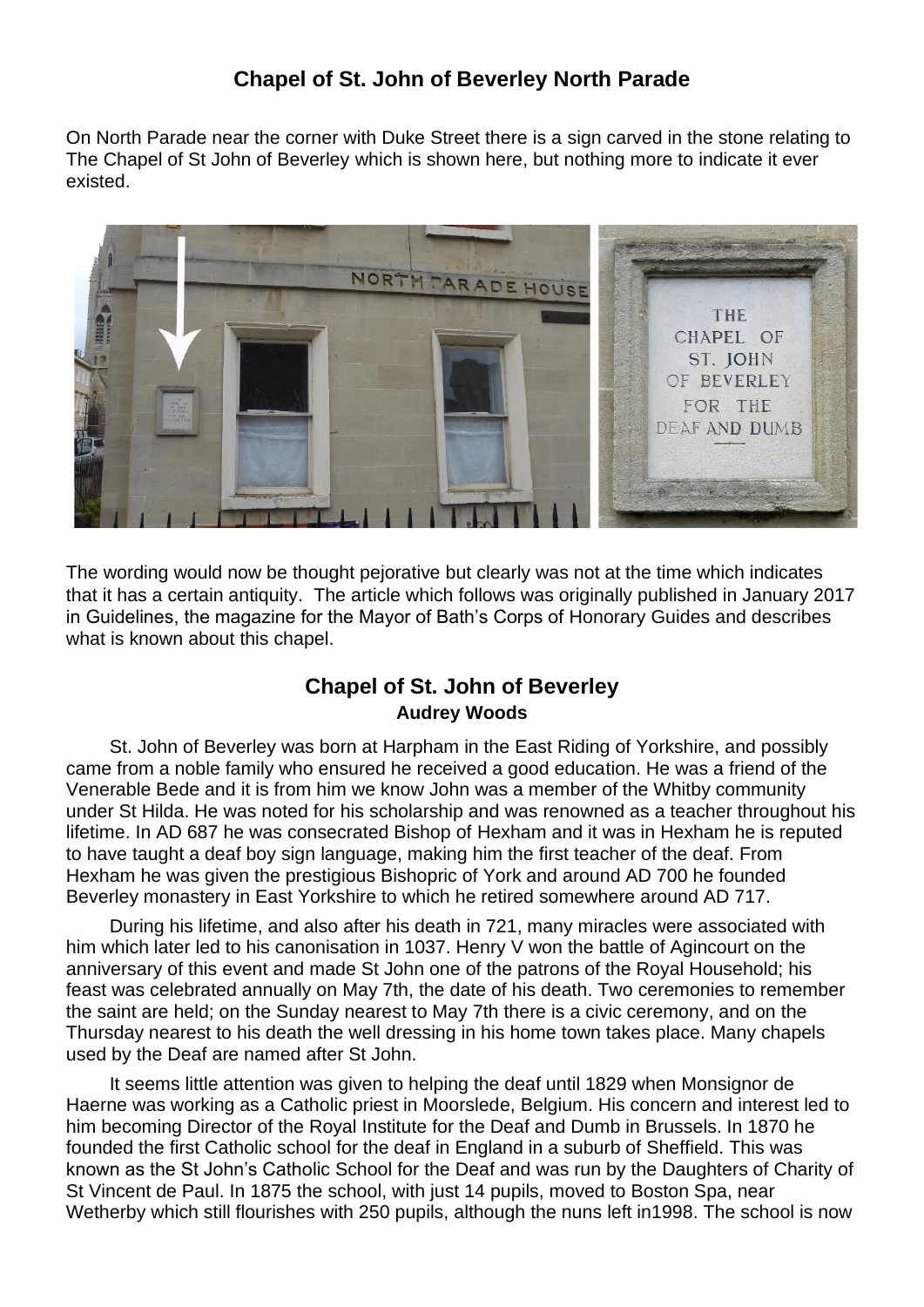at the forefront of new techniques and ideas, and in 1989 one of their girls was the first to have a cochlea implant. Here in Bath a school for the deaf and dumb opened in 1843 at 8 and 9 Walcot Parade. This was not run by nuns, but three ladies are listed as residents there and it is possible they were the Matron and members of the teaching staff. There are very few records but one for 1931 tells of expensive alterations to the wash house, bathroom, cloakroom and larder. It was also reported that bathrooms and lavatories were sweet and clean, that bedrooms were clean and well ventilated, and the children's diet was good and varied. Three children had been in the sickroom and one pupil had died, but there was no information as to what the sickness had been. On a happier note, there were charabanc jaunts into the country. Boys attended up to the age of 10 and girls until they were 13. Day pupils were free but boarders paid £12 annually. In about 1868 an industrial school opened at 12 Walcot Parade where tailoring, sewing and basket weaving could train pupils for work. This was probably begun by an unnamed daughter of a vicar. The establishment moved to Poolemead House, Twerton in 1933

And what of the Chapel in the basement of the house that began the search? No record has been located to tell us when it was first opened, but it was used for worship and as a social centre until it closed in the early 1990's due to funding difficulties. I found that in the 1960's, the deaf residing in Devizes often came to Bath for social events but went to Trowbridge for worship. In 1949 it was reported that there was an excellent attendance at church services. The account book for 1950 starts 'carried forward' so there must have been an active group, but there is no record of where the chapel was although there is mention of a social gathering once a month in Holy Trinity Hall. The records for the Salisbury Diocese indicate that in1960 there was concern at the lack of inclusion for the deaf in the north of the diocese and great efforts were made to involve the deaf in Trowbridge, Devizes and Warminster in social events. In 1965 there was a dedication ceremony of a deaf centre in Trowbridge by the Bishop of Sherborne, the Minister of which was Alan Mackensie. After 2001 there is no more mention of this centre.

I am very grateful to the many people who helped me piece the above information together. The Archivists of: Bath Abbey, St John's Roman Catholic Church, Royal National Institute for the Deaf, Daughters of Charity of St Vincent de Paul, Boston Spa School, Bath Record Office, Wiltshire and Swindon Historical Centre, Poolemead House, Twerton and the invaluable assistance of those who shared their personal knowledge. Other sources: *Bath Chronicle, Bath Gazette,* Wikipedia.

### **FURTHER INFORMATION**

#### **Compiled by Mike Macklin**

#### **Other Premises and Locksbrook Cemetery**

The 'Bath Institution for the Blind, Deaf and Dumb' was established by the family of Rev Fountain Elwin who came to Bath in 1832. The 1841 Census shows Fountain Elwin (aged 55), Rebecca Elwin (aged 55), Jane Elwin (aged 25) and Fountain Elwin (aged 30) living at Beaufort Buildings East but they moved later. The Institution occupied various premises in Walcot Parade and Vineyards and for more about these please see Peter Higginbotham's website <http://www.childrenshomes.org.uk/BathDeaf/>.

One of those attending the Institution was an African girl known as Mumu, later Annie Jane Elwin. There is an article about her at<https://blogs.ucl.ac.uk/library-rnid/2015/02/> which quotes from Quarterly Review of Deaf Mute Education for October 1892,

"*In 1846 she had been rescued by a British Cruiser from a slave ship and placed, with her liberated companions, in the school at Charlotte, established by Government for the purpose of receiving and educating liberated slave girls, and now under the charge of the Church Missionary Society. On hearing of the case, the committee of the Bath Deaf and Dumb Institution offered to receive this girl free of expense. Mumu was accordingly sent to England, and very soon made rapid progress in her lessons. She was of a very amiable, teachable, and affectionate disposition, and her health, too, was remarkably good. The instruction she gained*